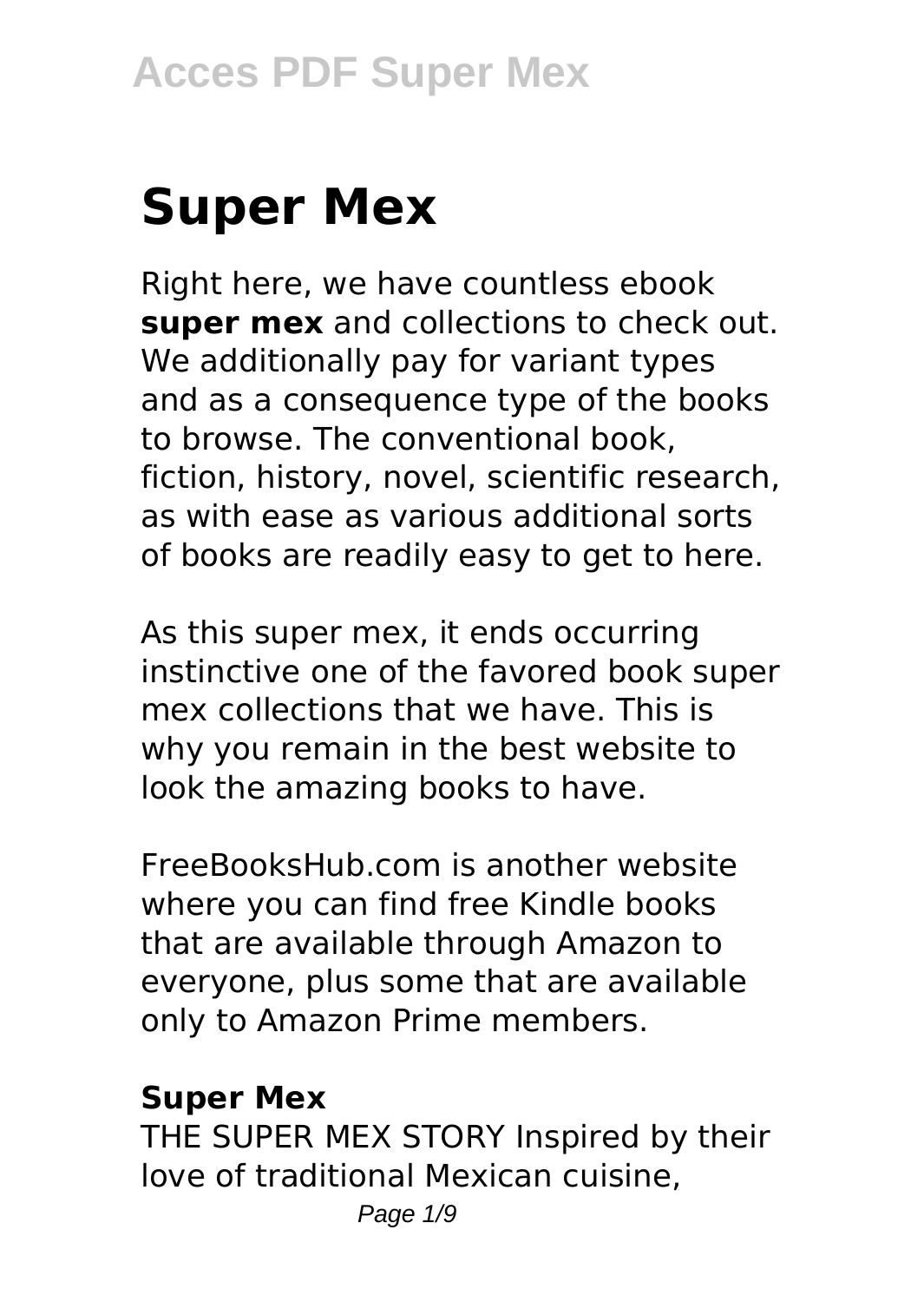Manuel and Socorro created a menu that represents the simplicity and quality of their village's native cuisine.

#### **Home - SUPER MEX RESTAURANTS**

(562) 436-0707 · 732 E 1st St Long Beach, CA 90802

#### **Super Mex - Order Food Online - 324 Photos & 571 Reviews ...**

Delivery & Pickup Options - 22 reviews of Super Mex "1. I am sooo glad that SuperMex now has a NEW location near me. We typically drive to the one in Long Beach or Fullerton. 2. This is a brand new location that opened Cinco de Mayo for takeout…

#### **Super Mex - Updated business information - 18 Photos & 22 ...**

Menu for Super Mex with prices. Browse the menu items, find a location and get Super Mex delivered to your home or office.

#### **Super Mex Menu: Prices and**

Page 2/9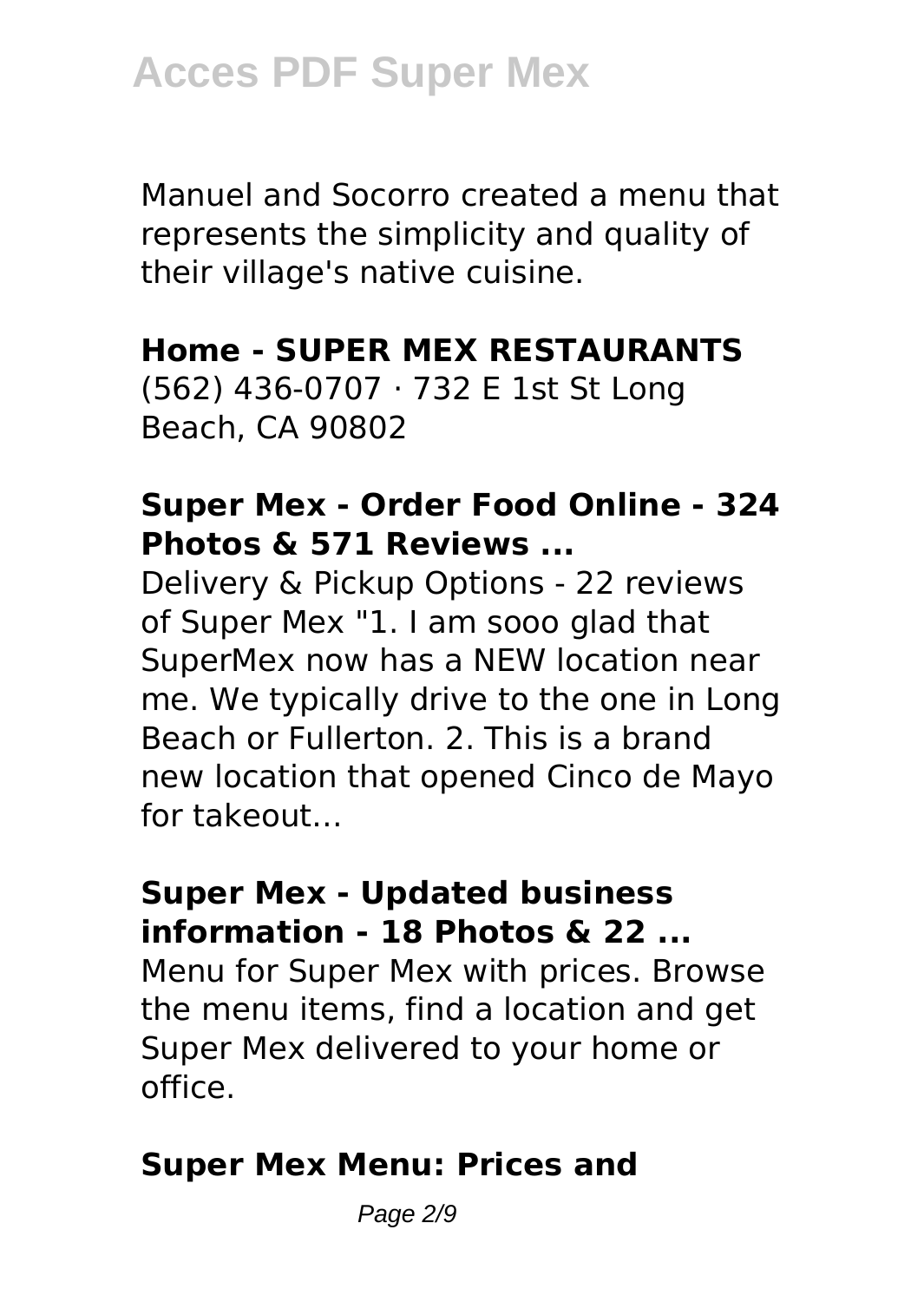#### **Delivery - DoorDash**

Order food online at Super Mex, Long Beach with Tripadvisor: See 97 unbiased reviews of Super Mex, ranked #71 on Tripadvisor among 1,211 restaurants in Long Beach.

#### **SUPER MEX, Long Beach - 732 E 1st St - Menu, Prices ...**

Super Mex Burrito \$12.75 Include rice, beans, and lettuce (inside), sauce and cheese (on top). Served with your choice of sour cream or guacamole. Combinations #5 - Two Chicken Enchiladas, Rice & Beans \$12.75 ...

#### **Super Mex menu - Lakewood CA 90712 - (562) 408-1048**

All super Mex burritos include rice, beans, and lettuce on the inside with your choice of sauce and cheese on top. Served with your choice of sour cream or guacamole. Ground Beef Burrito. \$12.45 + Red Chile Beef Burrito. \$12.95 + Green Chile Pork Burrito. \$12.95 + Shredded Beef Burrito. \$12.95 +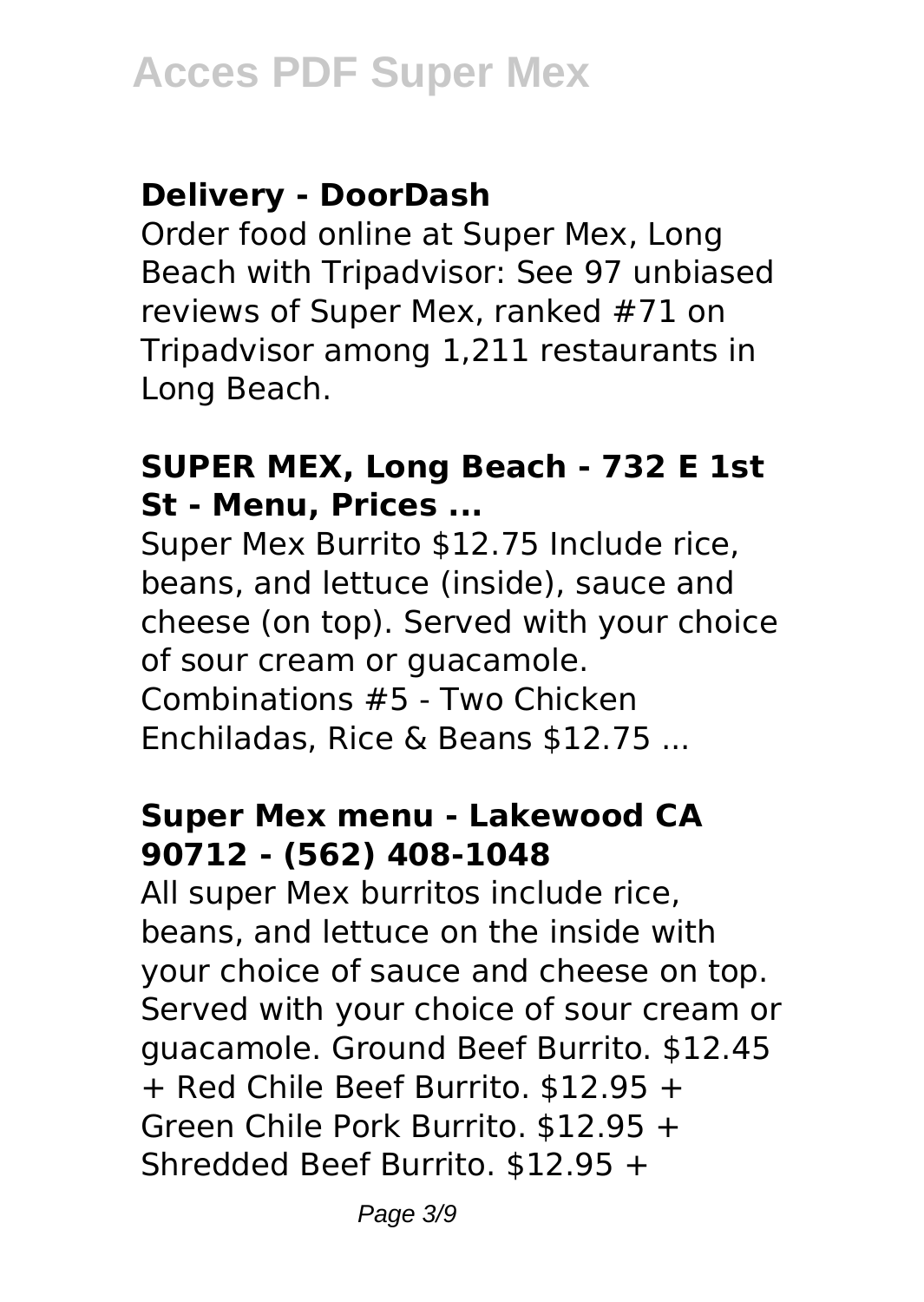Shredded Chicken Burrito.

#### **Super Mex - Cypress - Cypress, CA Restaurant | Menu ...**

Order delivery or pickup from Super Mex - Cypress in Cypress! View Super Mex - Cypress's July 2020 deals and menus. Support your local restaurants with Grubhub!

#### **Super Mex - Cypress Delivery - 6860 Katella Cypress ...**

Order food online at Super Mex, Fullerton with Tripadvisor: See 47 unbiased reviews of Super Mex, ranked #28 on Tripadvisor among 382 restaurants in Fullerton.

#### **SUPER MEX, Fullerton - 250 W Orangethorpe Ave - Menu ...**

All super Mex burritos include rice, beans, and lettuce on the inside with your choice of sauce and cheese on top. Served with your choice of sour cream or guacamole. Ground Beef Burrito. \$12.45 + Red Chile Beef Burrito. \$12.95 +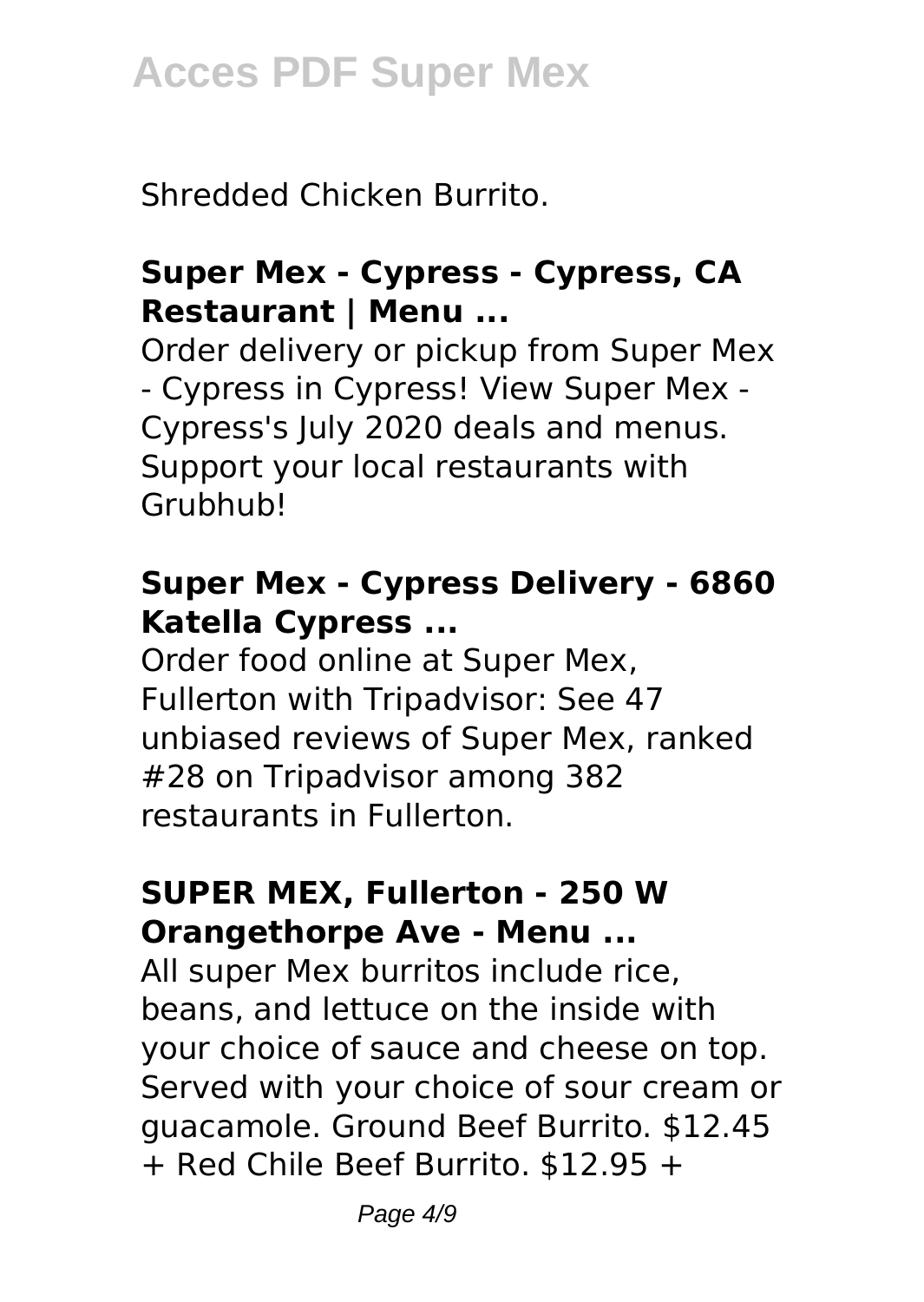Green Chile Pork Burrito. \$12.95 + Shredded Beef Burrito. \$12.95 + Shredded Chicken Burrito.

#### **Super Mex - FV - Fountain Valley, CA Restaurant | Menu ...**

Use your Uber account to order delivery from Super Mex Restaurant (Belmont Shore) in Los Angeles. Browse the menu, view popular items, and track your order. When autocomplete results are available, use up and down arrows to review and enter to select. Touch device users, explore by touch or with swipe gestures.

#### **Order Super Mex Restaurant (Belmont Shore) Delivery Online ...**

All super Mex burritos include rice, beans, and lettuce on the inside with your choice of sauce and cheese on top. Served with your choice of sour cream or guacamole. Ground Beef Burrito. \$12.45 + Red Chile Beef Burrito. \$12.95 + Green Chile Pork Burrito. \$12.95 + Shredded Beef Burrito. \$12.95 +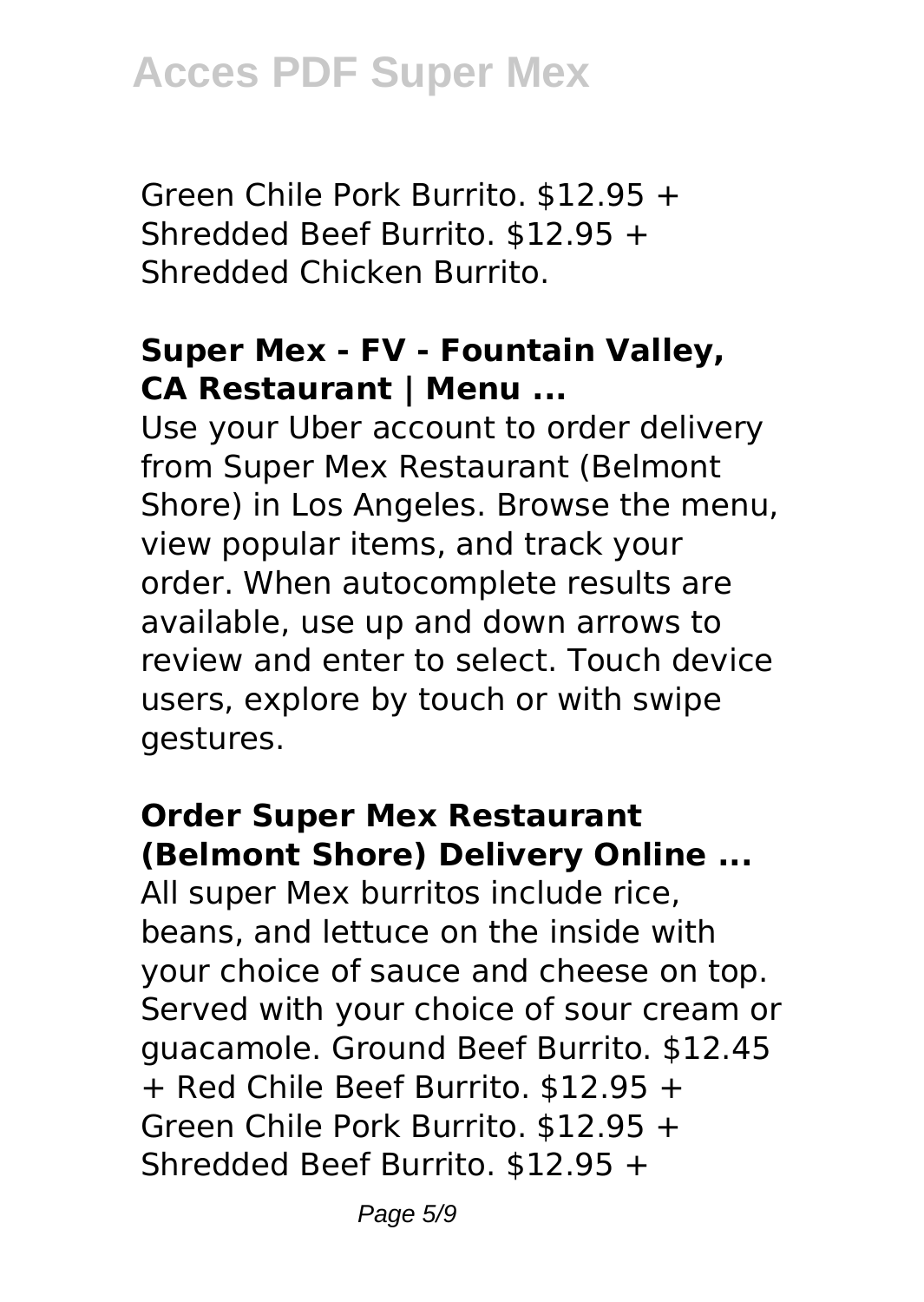Shredded Chicken Burrito.

### **Super Mex - HB Delivery - 19684 Beach Blvd. Huntington ...**

Super Mex Burrito \$11.75 Include rice, beans, and lettuce (inside), sauce and cheese (on top). Served with your choice of sour cream or guacamole. Combinations #5 - Two Chicken Enchiladas, Rice & Beans \$11.75 ...

#### **Super Mex menu - Long Beach CA 90803 - (562) 439-4489**

Legendary Super Mex Burritos. Super Mex Burrito. Include rice, beans, and lettuce (inside), sauce and cheese (on top). Served with your choice of sour cream or guacamole. \$11.75. Combinations #5 - Two Chicken Enchiladas, Rice & Beans. Two Chicken Enchiladas, Rice & Beans. \$11.75

#### **Order Super Mex Restaurant (Fullerton) Delivery Online ...**

Super Mex's signature "Super Mex Burrito" is the perfect example of classic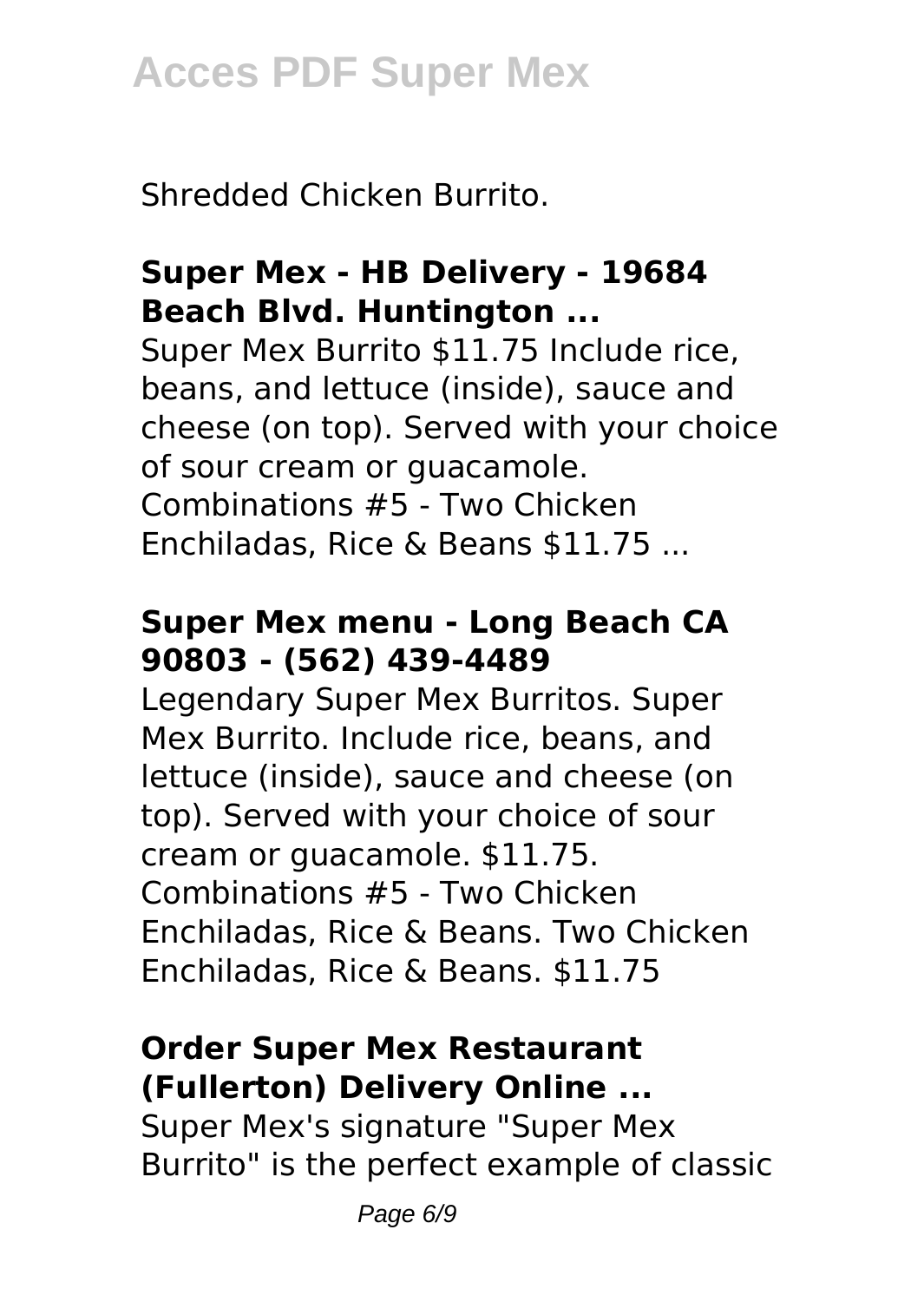Mexican comfort food, prepared with distinctive homemade authenticity. Tender pork carnitas, grande tortilla chips, and our legendary salsa are among the beloved staples at Super Mex.

#### **Super Mex 4711 E 2nd Street Long Beach, CA Restaurants ...**

Reviews from SUPER MEX employees about SUPER MEX culture, salaries, benefits, work-life balance, management, job security, and more.

#### **Working at SUPER MEX: Employee Reviews | Indeed.com**

Super Mex restaurants offer traditional, colorful and rich and fusion cuisine capturing the style and heritage of Mexican cooking 1 3.Incorporating a variety of spices, vegetables and flavor combinations, founder Manuel Orozco was committed to creating an assortment of flavor and originality that preserved classic Mexican fare.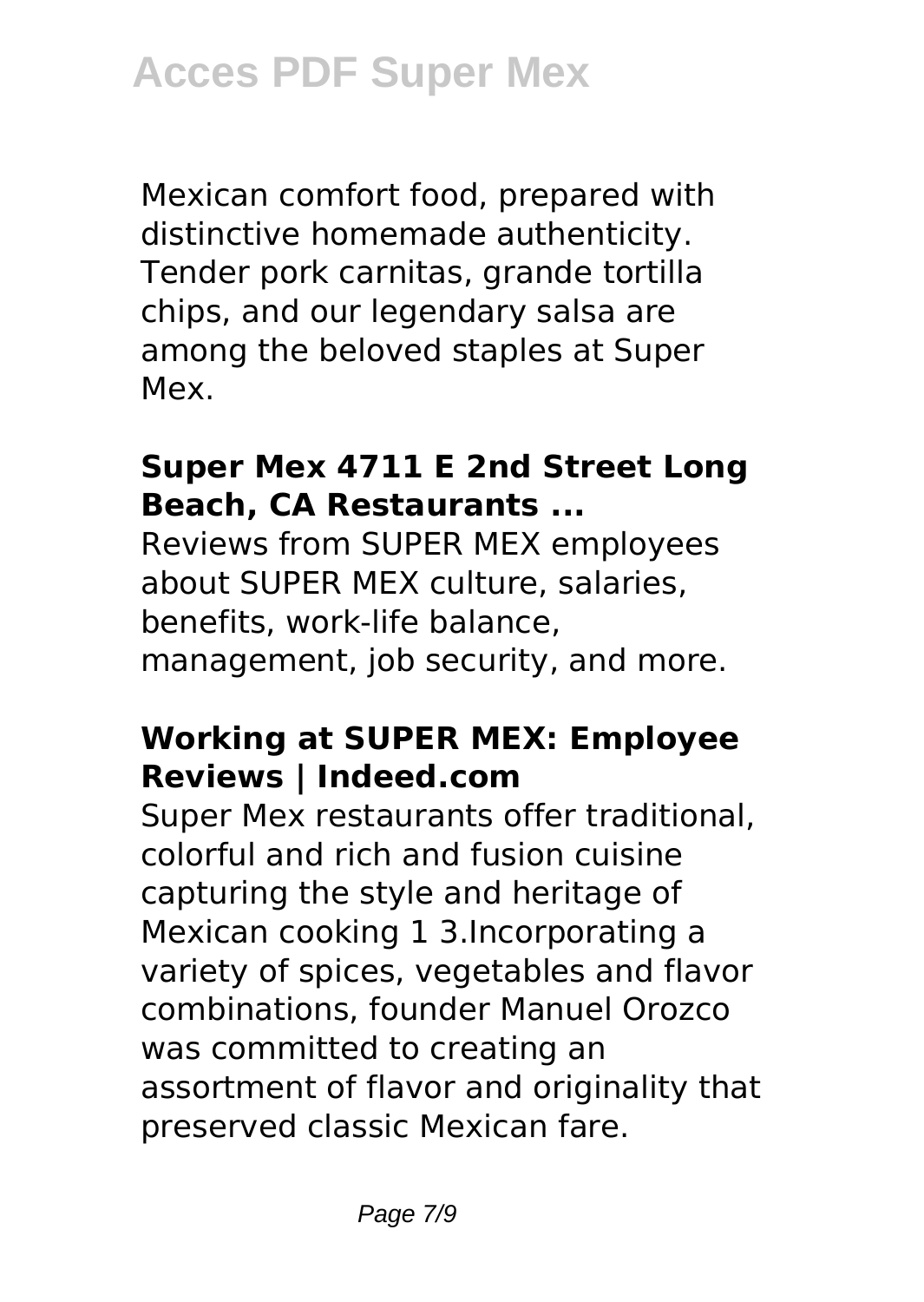### **Super Mex Nutrition Information | Healthfully**

A relaxed establishment in Long Beach, Super Mex's tacos, burritos, tamales and more will certainly appease your appetite. At Super Mex, gluten-free and healthy eaters will appreciate the wellcrafted menu items. Round out your meal with a little tipple ? this restaurant has a terrific drink list, including beer, wine, and more. Bring the whole clan to this restaurant ? kids and parents will ...

#### **Super Mex - Long Beach, CA | Groupon**

Get directions, reviews and information for Super Mex in Long Beach, CA. Super Mex 6429 E Spring St Long Beach CA 90808. 334 Reviews (562) 497-2010 Website. Menu & Reservations Make Reservations . Order Online Tickets Tickets See Availability Directions {{::location.tagLine.value.text}} ...